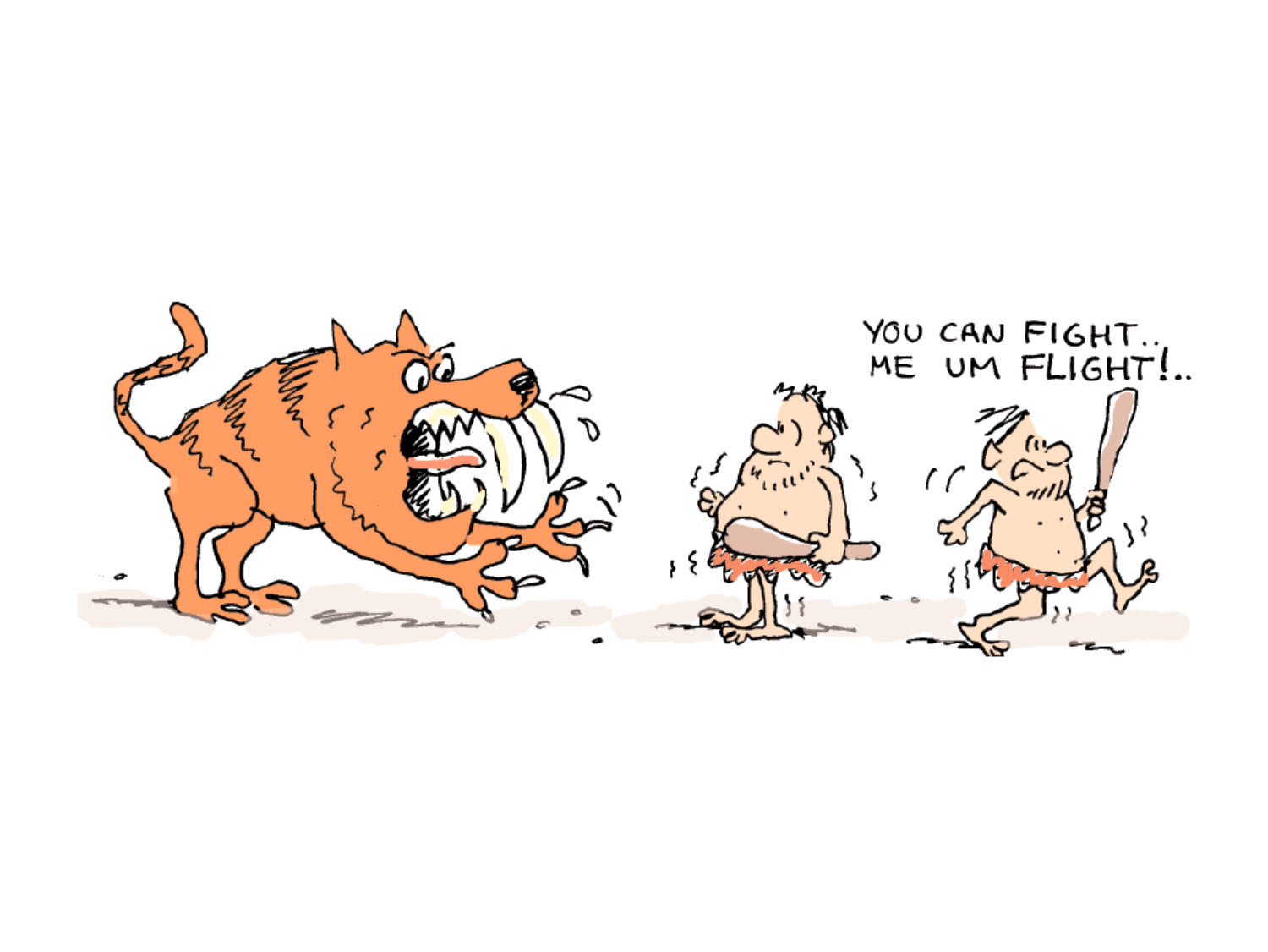*"*Mental health and well-being is fast emerging as the single biggest public health issue affecting young people today, both here in the UK and globally*."* 

Bristol University, The Guardian, August 22nd 2018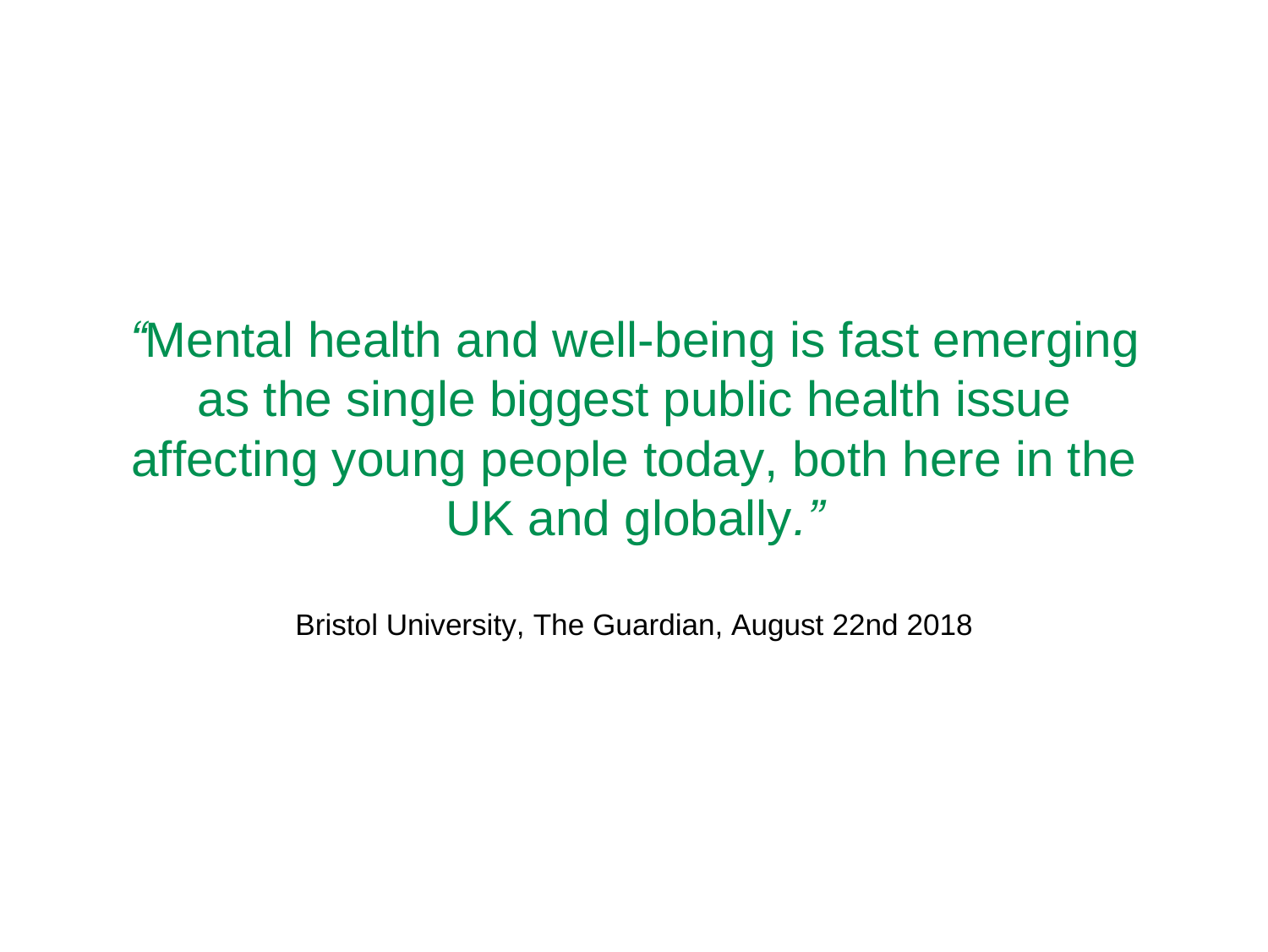## **The GOOD news**

*"There is no fear in love. But perfect love drives out fear, because fear has to do with punishment. The one who fears is not made perfect in love"* John 4 v 18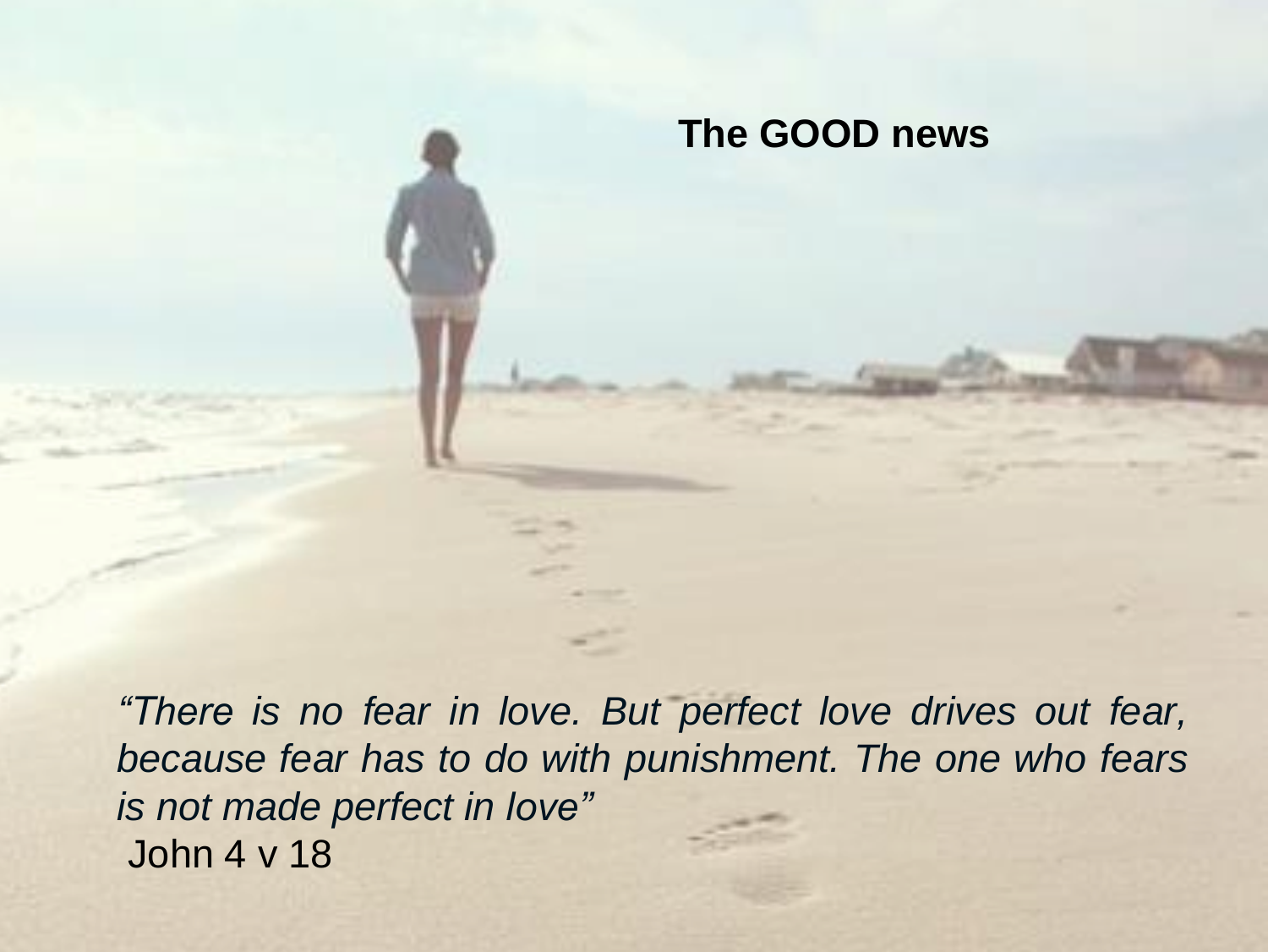"Then the eyes of both of them were opened, and they realised they were naked; so they sewed fig leaves together and made coverings for themselves.

8 Then the man and his wife heard the sound of the Lord God as he was walking in the garden in the cool of the day, and they hid from the Lord God among the trees of the garden. 9 But the Lord God called to the man, "Where are you?"

10 He answered, "I heard you in the garden, and I was afraid because I was naked; so I hid." Genesis 3 vs 7-10

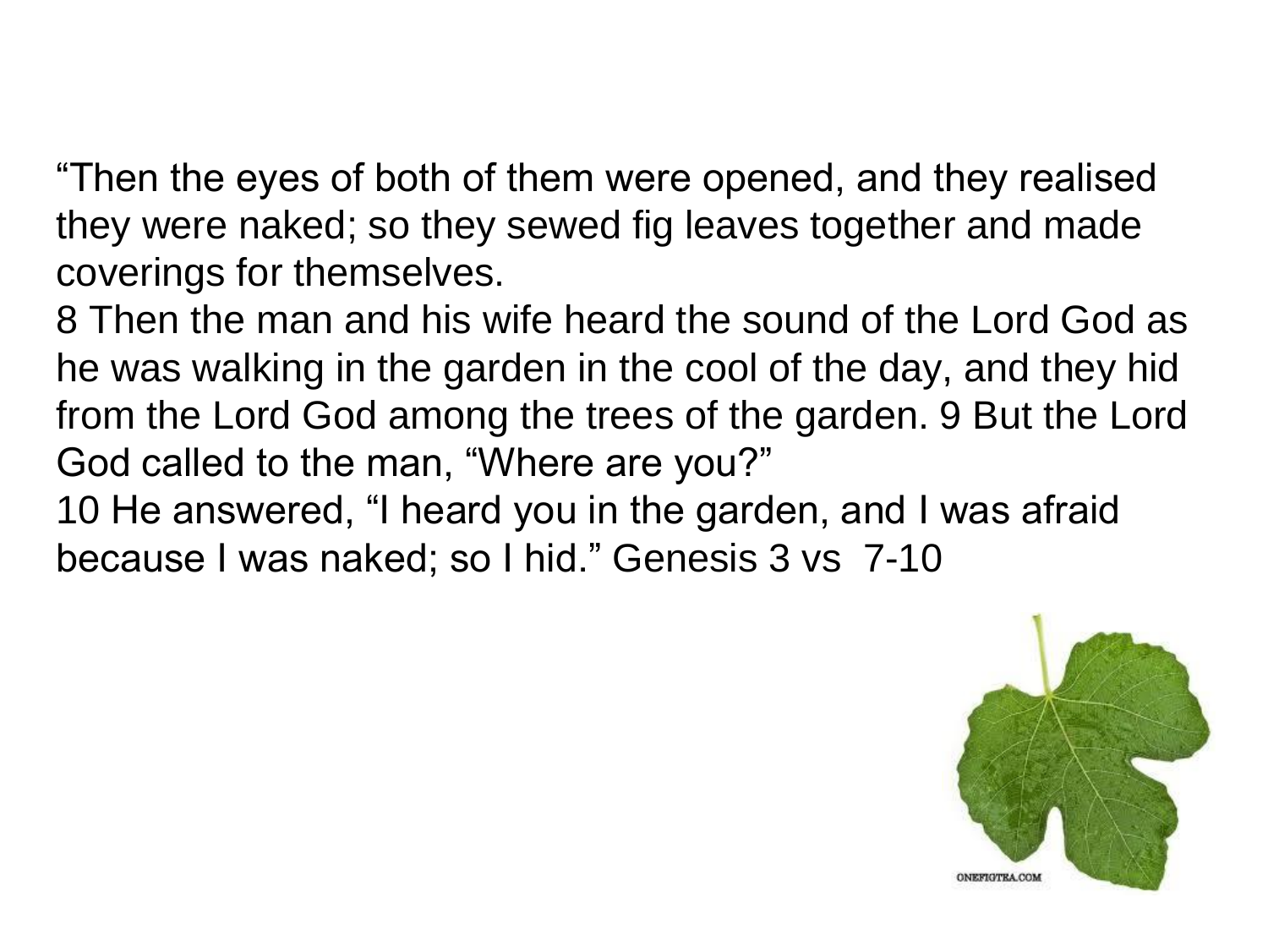

SHAME - realised they were naked

### **Created a MAN made SOLUTION**

FEAR of exposure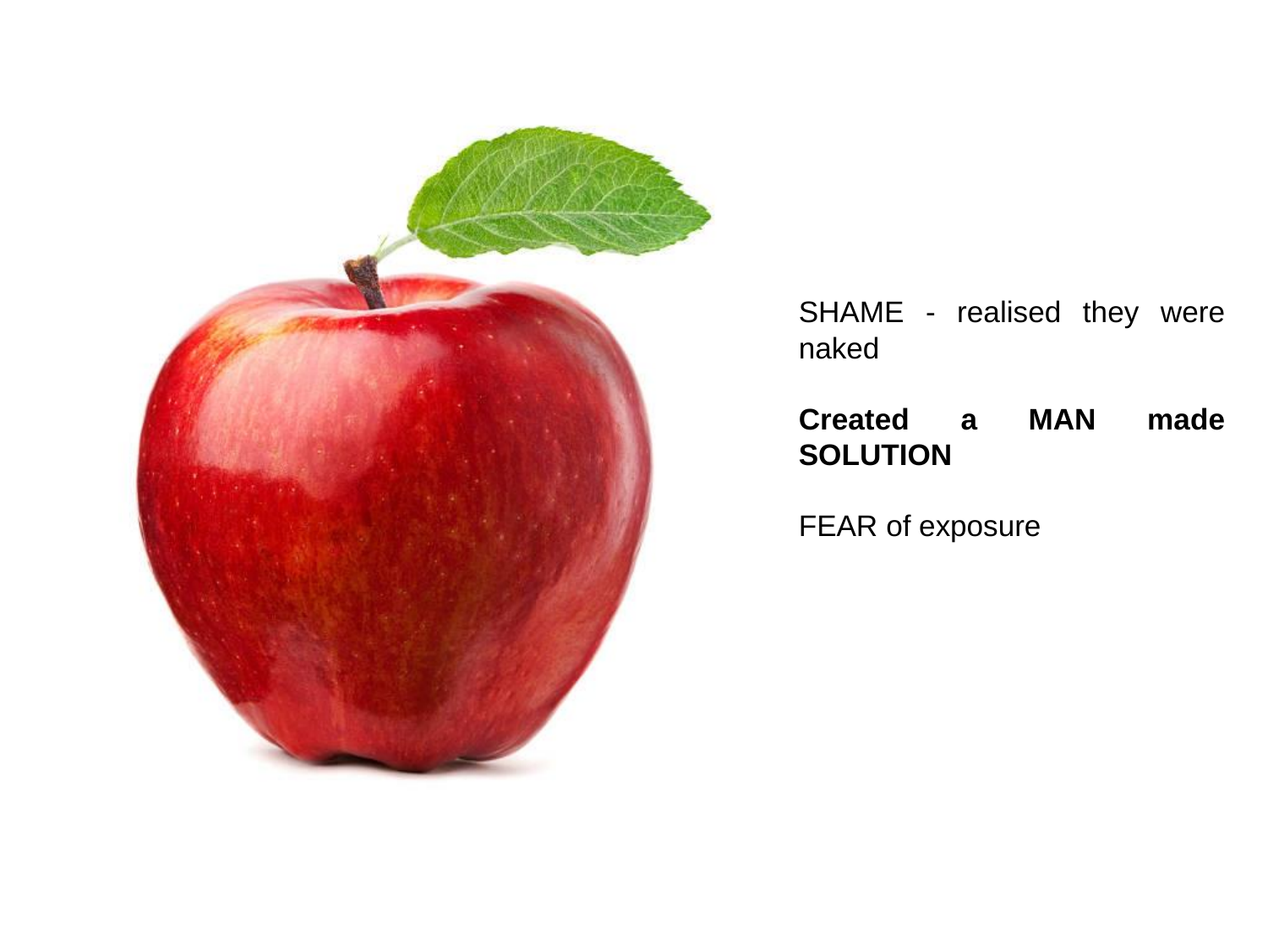#### **Perfect love drives out fear because fear is to do with punishment**

We have a GOOD father - he DISCIPLINES but doesn't PUNISH

God's Character is GOOD all the time

As we are Suffer we become **STRONG** and **WANT** for nothing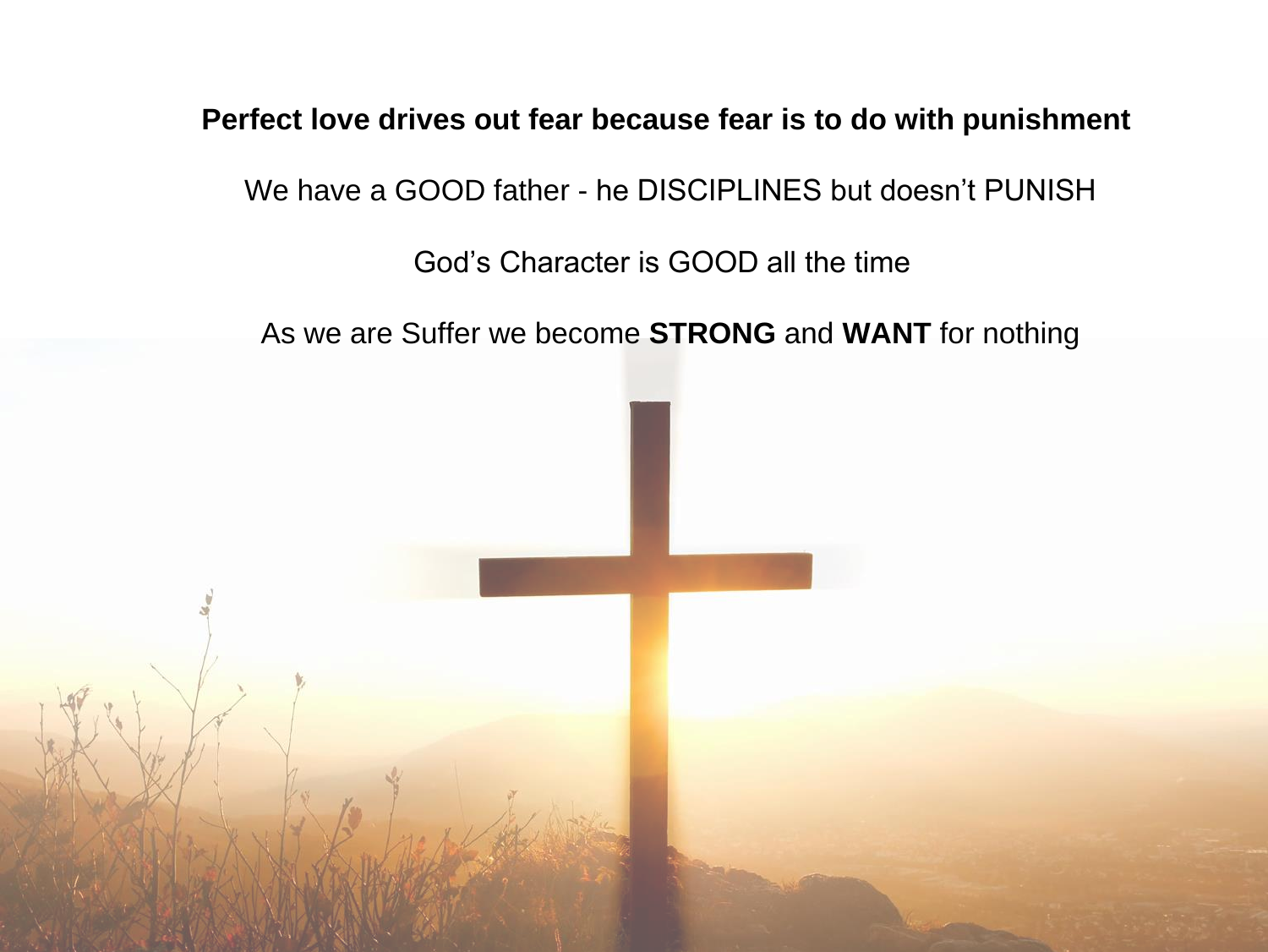### **Phil 4 6-7**

**6 Don't worry about anything; instead, pray about everything. Tell God what you need, and thank him for all he has done. 7 Then you will experience God's peace, which exceeds anything we can understand. His peace will guard your hearts and minds as you live in Christ Jesus**.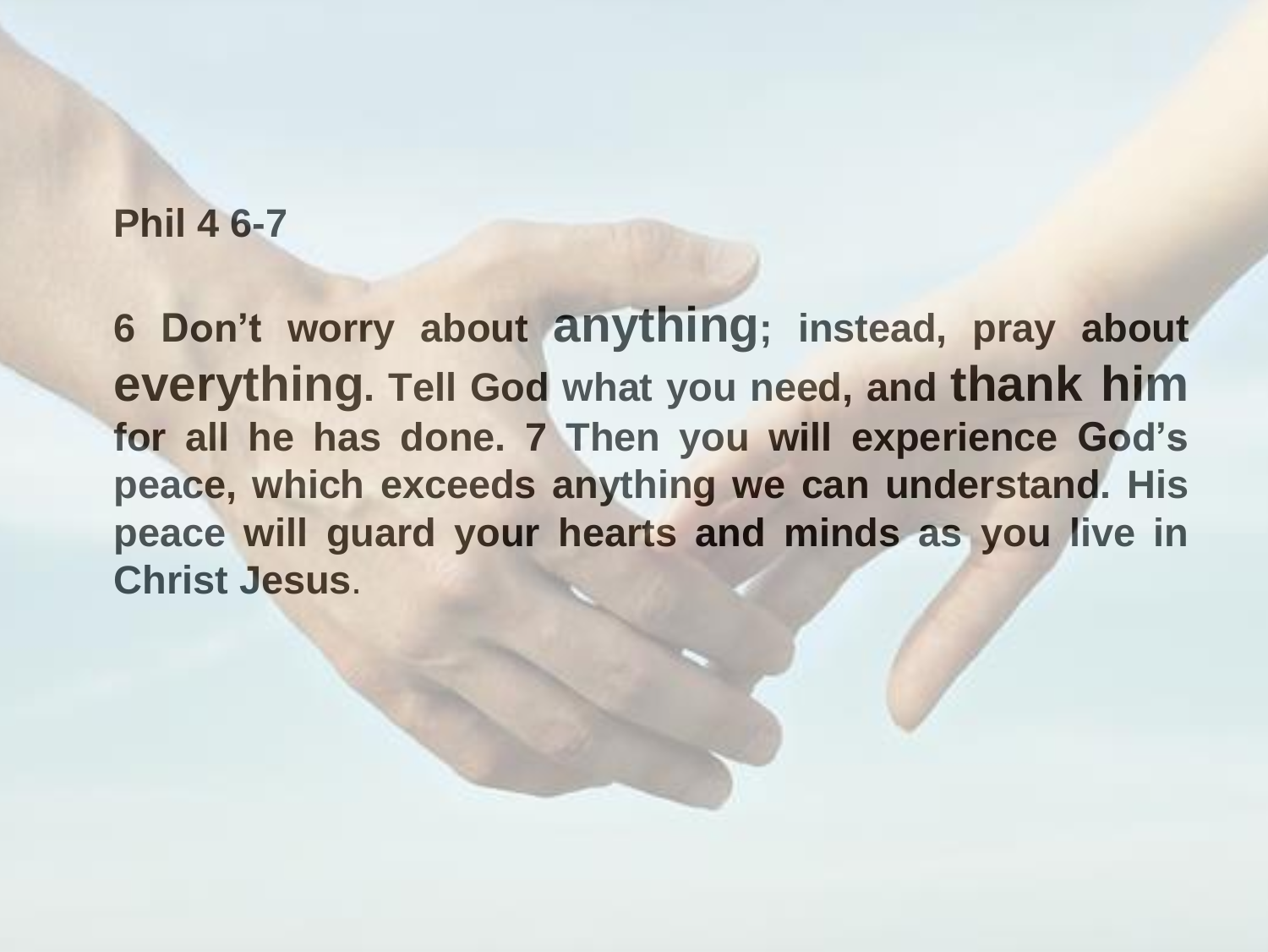#### **Don't worry - PRAY about everything**

Tell God what you need

Thank him for what he's ALREADY done

Then you will experience Gods peace!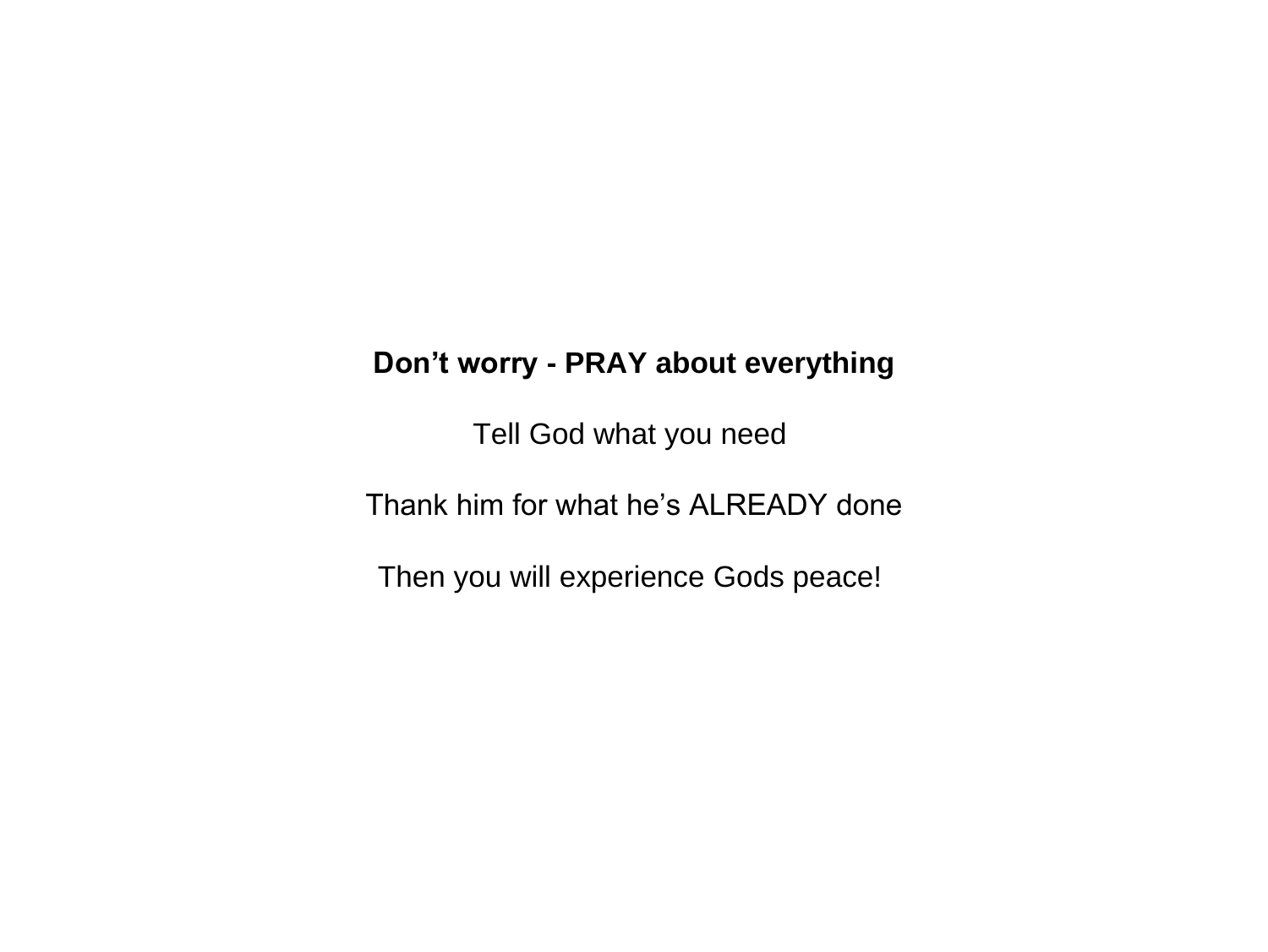

My positive experience What made it positive? What I'm thankful for? What God would say to me